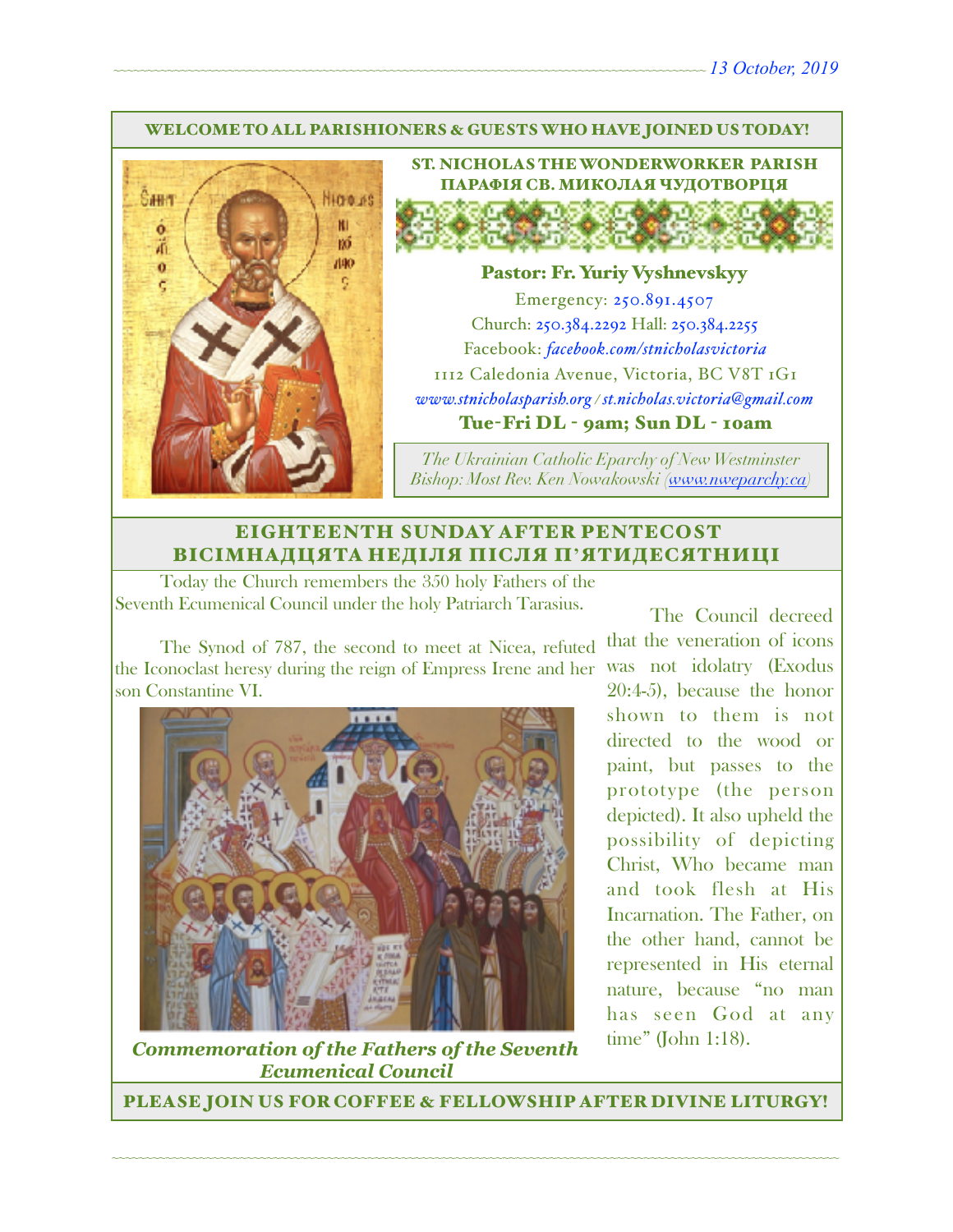|                                                                                                                                                                                                                                                                                                                                                                                                                                                                                                                                                                                                                                                                                                                                                                                                                                                                                                                                                                                                                                                                                                                                                                                                                                                                                  |                                                                        | В Сильній Надії / Almighty Father pg. 276-278 |                                                                                                                                                                |                                    |  |  |  |
|----------------------------------------------------------------------------------------------------------------------------------------------------------------------------------------------------------------------------------------------------------------------------------------------------------------------------------------------------------------------------------------------------------------------------------------------------------------------------------------------------------------------------------------------------------------------------------------------------------------------------------------------------------------------------------------------------------------------------------------------------------------------------------------------------------------------------------------------------------------------------------------------------------------------------------------------------------------------------------------------------------------------------------------------------------------------------------------------------------------------------------------------------------------------------------------------------------------------------------------------------------------------------------|------------------------------------------------------------------------|-----------------------------------------------|----------------------------------------------------------------------------------------------------------------------------------------------------------------|------------------------------------|--|--|--|
|                                                                                                                                                                                                                                                                                                                                                                                                                                                                                                                                                                                                                                                                                                                                                                                                                                                                                                                                                                                                                                                                                                                                                                                                                                                                                  |                                                                        |                                               |                                                                                                                                                                |                                    |  |  |  |
|                                                                                                                                                                                                                                                                                                                                                                                                                                                                                                                                                                                                                                                                                                                                                                                                                                                                                                                                                                                                                                                                                                                                                                                                                                                                                  |                                                                        | Пливи Світами / Let All Creation pg. 256-257  |                                                                                                                                                                |                                    |  |  |  |
|                                                                                                                                                                                                                                                                                                                                                                                                                                                                                                                                                                                                                                                                                                                                                                                                                                                                                                                                                                                                                                                                                                                                                                                                                                                                                  | Наче Повний Голос Дзвону/Having Shared Your Loving Kindness pg.270-271 |                                               |                                                                                                                                                                |                                    |  |  |  |
| Please join us today in singing our Sunday hymns!                                                                                                                                                                                                                                                                                                                                                                                                                                                                                                                                                                                                                                                                                                                                                                                                                                                                                                                                                                                                                                                                                                                                                                                                                                |                                                                        |                                               |                                                                                                                                                                |                                    |  |  |  |
| <b>SUNDAY &amp; DAILY SCHEDULE</b>                                                                                                                                                                                                                                                                                                                                                                                                                                                                                                                                                                                                                                                                                                                                                                                                                                                                                                                                                                                                                                                                                                                                                                                                                                               |                                                                        |                                               |                                                                                                                                                                |                                    |  |  |  |
| Divine Liturgy - for the Parishioners of St Nicholas Parish<br>10:00 AM                                                                                                                                                                                                                                                                                                                                                                                                                                                                                                                                                                                                                                                                                                                                                                                                                                                                                                                                                                                                                                                                                                                                                                                                          |                                                                        |                                               |                                                                                                                                                                |                                    |  |  |  |
| <b>NO SERVICES</b>                                                                                                                                                                                                                                                                                                                                                                                                                                                                                                                                                                                                                                                                                                                                                                                                                                                                                                                                                                                                                                                                                                                                                                                                                                                               |                                                                        |                                               |                                                                                                                                                                |                                    |  |  |  |
| <b>NO SERVICES</b>                                                                                                                                                                                                                                                                                                                                                                                                                                                                                                                                                                                                                                                                                                                                                                                                                                                                                                                                                                                                                                                                                                                                                                                                                                                               |                                                                        |                                               |                                                                                                                                                                |                                    |  |  |  |
| <b>NO SERVICES</b>                                                                                                                                                                                                                                                                                                                                                                                                                                                                                                                                                                                                                                                                                                                                                                                                                                                                                                                                                                                                                                                                                                                                                                                                                                                               |                                                                        |                                               |                                                                                                                                                                |                                    |  |  |  |
| <b>NO SERVICES</b>                                                                                                                                                                                                                                                                                                                                                                                                                                                                                                                                                                                                                                                                                                                                                                                                                                                                                                                                                                                                                                                                                                                                                                                                                                                               |                                                                        |                                               |                                                                                                                                                                |                                    |  |  |  |
| <b>NO SERVICES</b>                                                                                                                                                                                                                                                                                                                                                                                                                                                                                                                                                                                                                                                                                                                                                                                                                                                                                                                                                                                                                                                                                                                                                                                                                                                               |                                                                        |                                               |                                                                                                                                                                |                                    |  |  |  |
| <b>NO SERVICES</b>                                                                                                                                                                                                                                                                                                                                                                                                                                                                                                                                                                                                                                                                                                                                                                                                                                                                                                                                                                                                                                                                                                                                                                                                                                                               |                                                                        |                                               |                                                                                                                                                                |                                    |  |  |  |
| Divine Liturgy - for the Parishioners of St Nicholas Parish<br>10:00 AM                                                                                                                                                                                                                                                                                                                                                                                                                                                                                                                                                                                                                                                                                                                                                                                                                                                                                                                                                                                                                                                                                                                                                                                                          |                                                                        |                                               |                                                                                                                                                                |                                    |  |  |  |
| Please Note: to request a Divine Liturgy for a special intention, please see Fr. Yuriy to arrange for it!                                                                                                                                                                                                                                                                                                                                                                                                                                                                                                                                                                                                                                                                                                                                                                                                                                                                                                                                                                                                                                                                                                                                                                        |                                                                        |                                               |                                                                                                                                                                |                                    |  |  |  |
| <b>SUNDAY EPISTLE READERS</b>                                                                                                                                                                                                                                                                                                                                                                                                                                                                                                                                                                                                                                                                                                                                                                                                                                                                                                                                                                                                                                                                                                                                                                                                                                                    |                                                                        |                                               |                                                                                                                                                                |                                    |  |  |  |
| <b>READING</b>                                                                                                                                                                                                                                                                                                                                                                                                                                                                                                                                                                                                                                                                                                                                                                                                                                                                                                                                                                                                                                                                                                                                                                                                                                                                   |                                                                        |                                               | <b>ENGLISH</b>                                                                                                                                                 |                                    |  |  |  |
| Heb. 13:7-16                                                                                                                                                                                                                                                                                                                                                                                                                                                                                                                                                                                                                                                                                                                                                                                                                                                                                                                                                                                                                                                                                                                                                                                                                                                                     |                                                                        |                                               | Graciela Spaciuk-Schwarz                                                                                                                                       |                                    |  |  |  |
| 2 Cor. 11:31-12:9                                                                                                                                                                                                                                                                                                                                                                                                                                                                                                                                                                                                                                                                                                                                                                                                                                                                                                                                                                                                                                                                                                                                                                                                                                                                |                                                                        | William Vanderven                             |                                                                                                                                                                |                                    |  |  |  |
| Gal. 1:11-19                                                                                                                                                                                                                                                                                                                                                                                                                                                                                                                                                                                                                                                                                                                                                                                                                                                                                                                                                                                                                                                                                                                                                                                                                                                                     |                                                                        | Marian Chalifoux<br>Kateryna Yaremyn          |                                                                                                                                                                |                                    |  |  |  |
| Gal. 2:16-20                                                                                                                                                                                                                                                                                                                                                                                                                                                                                                                                                                                                                                                                                                                                                                                                                                                                                                                                                                                                                                                                                                                                                                                                                                                                     |                                                                        | <b>Robert Herchak</b>                         |                                                                                                                                                                |                                    |  |  |  |
| Thank you, Epistle readers, for your service in proclaiming God's Word!                                                                                                                                                                                                                                                                                                                                                                                                                                                                                                                                                                                                                                                                                                                                                                                                                                                                                                                                                                                                                                                                                                                                                                                                          |                                                                        |                                               |                                                                                                                                                                |                                    |  |  |  |
|                                                                                                                                                                                                                                                                                                                                                                                                                                                                                                                                                                                                                                                                                                                                                                                                                                                                                                                                                                                                                                                                                                                                                                                                                                                                                  |                                                                        | <b>PASTORAL MINISTRY &amp; HOLY MYSTERIES</b> |                                                                                                                                                                |                                    |  |  |  |
| VICE-CHAIRPERSONRichard DeMerchant - 250.893.3484<br>BAPTISMSby appointment<br>SECRETARYLuba Kucharyshyn - 780.476.4260<br>MARRIAGESsix months notice should<br>be given to the parish priest, and he should be<br>FINANCIAL SECRETARYDavid Newberry - 250.598.8197<br>contacted before any other arrangements are made<br>FUNDRAISING/HALL RENTALRobert Herchak - 250.386.7872<br>FUNERALSby appointment<br>LITURGICAL COMMITTEEMotria Koropecky - 250.658.3051<br>MEMBER AT LARGEWayne Saunders - 780.710.2027<br>Bequests & Wills: Leaving a bequeath is a process of giving a donation through your will. It is<br>simply a distribution from your estate to a charitable organization through your last will and testament. It<br>can be as small or as large a donation as you wish. It is important that you talk to your lawyer about the<br>process. In your kindness please remember St Nicholas the Wonderworker Ukrainian Catholic Church in<br>your bequeath and will. If anyone wishes to make such a bequeath in their will, the following clause may<br>be included or added to a will: "I give, devise, and bequeath to St Nicholas the Wonderworker Ukrainian<br>Catholic Parish - 1112 Caledonia Avenue, Victoria BC, V8T 1G1, the sum of \$ (or<br>$%$ of my |                                                                        |                                               |                                                                                                                                                                |                                    |  |  |  |
|                                                                                                                                                                                                                                                                                                                                                                                                                                                                                                                                                                                                                                                                                                                                                                                                                                                                                                                                                                                                                                                                                                                                                                                                                                                                                  |                                                                        | <b>2019 PARISH COUNCIL EXECUTIVE</b>          | <b>UKRAINIAN</b><br>Yuliya Pelekhata<br>Dmytro Maksymiv<br>Liliia Palyvoda<br>estate), to be used for the benefit of the parish and it's pastoral activities." | CONFESSIONS1/2 hour before Liturgy |  |  |  |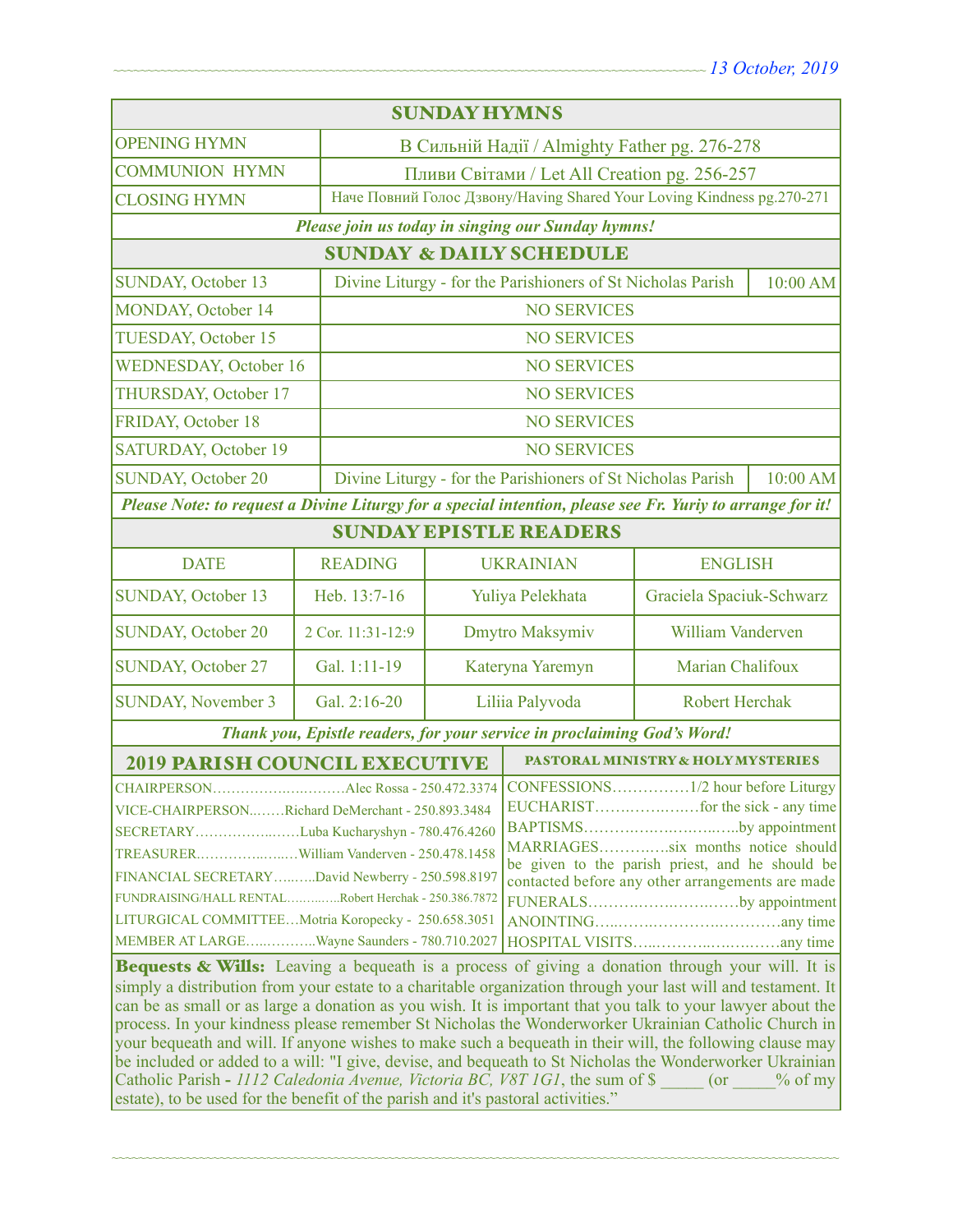#### **Vibrant Parish Prayer**

**O** God, Creator of Heaven and Earth! Because of your indescribable love for us, you sent your Only-Begotten Son, Our Lord and Saviour, Jesus Christ - The Way, The Truth, and The Life and our Salvation. In His name, we turn to You. Strengthen our hearts and minds in Christian love and in unity of purpose as we strive to build a Vibrant Parish. Give us the grace to model our lives according to the Word of God. Instill in us the desire to pray and to celebrate the Holy Mysteries as one Christian Family in our Parish Community. Inspire us to follow Your great command to be a servant to the less fortunate among us! Grant this, O Lord, through the mercies and love for mankind of Your Only-Begotten Son with whom You are blessed, together with Your All-Holy, Good and Life-Giving Spirit, now and forever and ever. Amen!



### **St. Nicholas Parish**

**A Place To Encounter The Living Christ** Through the word, the Holy Mysteries & Prayer, Serving One's Neighbor, Leadership Fostering & Serving Unity and Missionary Spirit (His Beatitude Sviatoslav)



#### **Молитва Живої Парафії**

**Г**осподи Ісусе Христе, Пастирю Добрий, як колись Ти пригорнув заблуканих овечок, щоб вони пізнали Твій голос і були Твоїм стадом, так і сьогодні глянь ласкаво з небесних висот на нашу парафію та зішли на неї Твого Святого Духа, щоб вона була місцем пізнання радості Доброї Новини. Скріплюй нас Твоєю присутністю та єднай нас кожночасно в молитві. Даруй нам духа служіння ближньому, щоб у нашій парафії кожний міг зустріти Тебе, милостивого Бога. Благослови наш духовний провід Твоєю мудрістю і дай, щоб ніхто з нас не шкодував ні часу, ні талантів, ні матеріальних дібр для розбудови Твого царства. Єднай нас у мирі та злагоді, щоб ми були Твоєю спільнотою любові. Всели в нас місійного духа, щоб ми стали тим світилом євангельського слова, молитви і добрих діл, що кличе кожного до участі в Божественному житті, щоб славилося, Спасе, Твоє Ім'я з безначальним Твоїм Отцем та пресвятим, благим і животворящим Твоїм Духом нині, і повсякчас, і на віки віків. Амінь.

# DIVINE LITURGY PROPERS

*The Divine Liturgy of our Father among the Saints John Chrysostom An Anthology for Worship: Liturgy - pg. 270-318; propers - pg. 329* 

**Prokeimenon, Tone 4:** Blessed are You, Lord God of our fathers,<sup>\*</sup> and praised and glorified is Your Name forever. *Verse:* For You are righteous in everything that You have done to us.

**Epistle - Heb. 13:7-16 - A Reading from the Letter of Saint Apostle Paul to Hebrews:**  Brothers and Sisters, remember your leaders, those who spoke the word of God to you; consider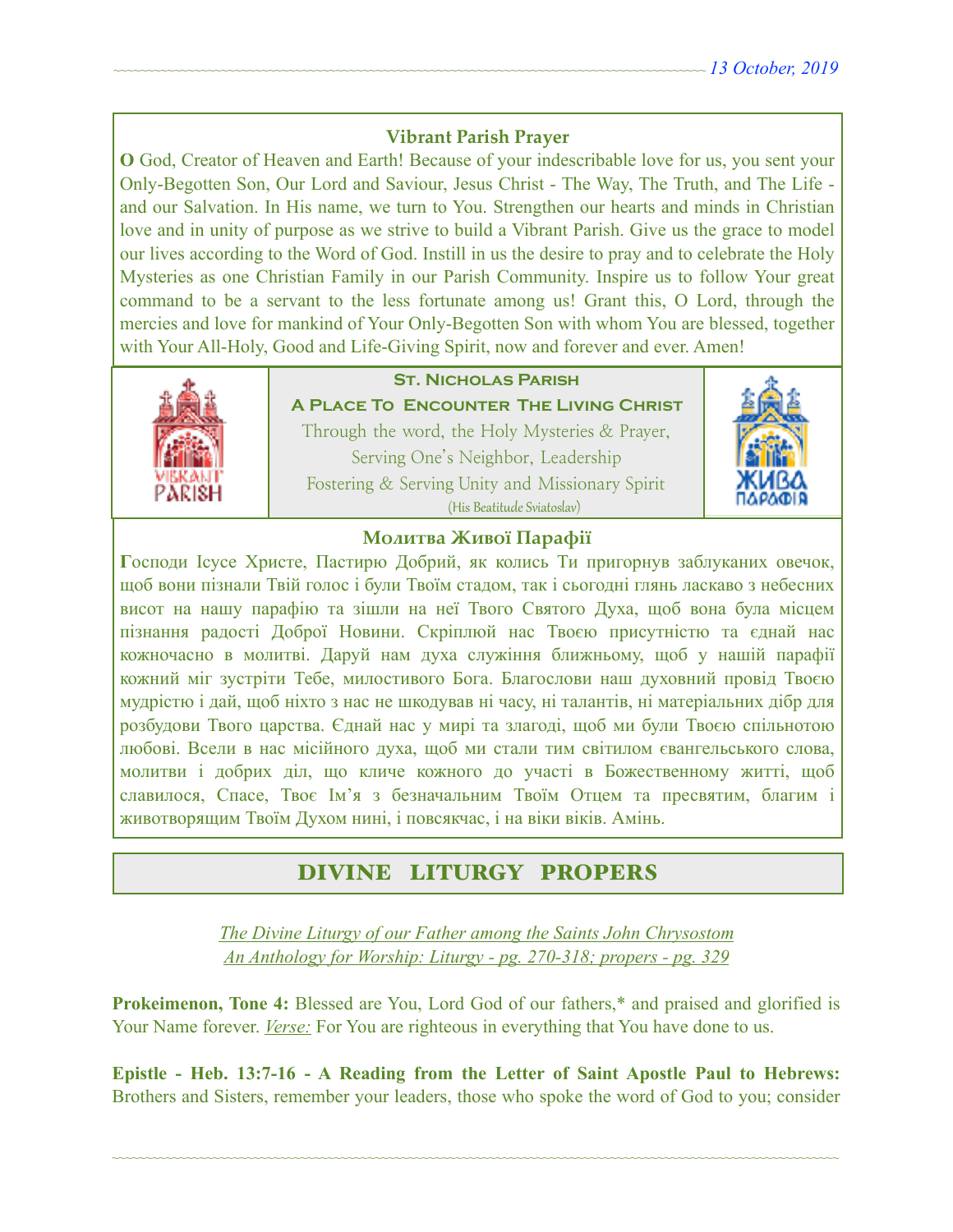the outcome of their way of life, and imitate their faith. Jesus Christ is the same yesterday and today and for ever. Do not be carried away by all kinds of strange teachings; for it is well for the heart to be strengthened by grace, not by regulations about food, which have not benefited those who observe them. We have an altar from which those who officiate in the tent have no right to eat. For the bodies of those animals whose blood is brought into the sanctuary by the high priest as a sacrifice for sin are burned outside the camp. Therefore Jesus also suffered outside the city gate in order to sanctify the people by his own blood. Let us then go to him outside the camp and bear the abuse he endured. For here we have no lasting city, but we are looking for the city that is to come. Through him, then, let us continually offer a sacrifice of praise to God, that is, the fruit of lips that confess his name. Do not neglect to do good and to share what you have, for such sacrifices are pleasing to God.

**Alleluia, Tone 1:** *Verse:* The God of gods, the Lord, spoke and summoned the earth from the rising of the sun to its setting. *Verse:* Gather to Him His devout ones, who with sacrifice make covenant with Him.

**Gospel - John 17:1-13 -** Jesus raised his eyes to heaven and said, "Father, the hour has come. Give glory to your son, so that your son may glorify you, just as you gave him authority over all people, so that he may give eternal life to all you gave him. Now this is eternal life, that they should know you, the only true God, and the one whom you sent, Jesus Christ. I glorified you on earth by accomplishing the work that you gave me to do. Now glorify me, Father, with you, with the glory that I had with you before the world began. "I revealed your name to those whom you gave me out of the world. They belonged to you, and you gave them to me, and they have kept your word. Now they know that everything you gave me is from you, because the words you gave to me I have given to them, and they accepted them and truly understood that I came from you, and they have believed that you sent me. I pray for them. I do not pray for the world but for the ones you have given me, because they are yours, and everything of mine is yours and everything of yours is mine, and I have been glorified in them. And now I will no longer be in the world, but they are in the world, while I am coming to you. Holy Father, keep them in your name that you have given me, so that they may be one just as we are. When I was with them I protected them in your name that you gave me, and I guarded them, and none of them was lost except the son of destruction, in order that the scripture might be fulfilled. But now I am coming to you. I speak this in the world so that they may share my joy completely.

**Communion Hymn:** Praise the Lord from the heavens,\* praise Him in the highest.\* Rejoice in the Lord, O you just;\* praise befits the righteous.\* Alleluia, alleluia,\* alleluia.

**Prayer After Holy Communion:** Having been made worthy to partake in a mystical way of Your immaculate Body and precious Blood, O Christ our God, I acclaim and bless, worship and glorify You, and proclaim the greatness of Your saving acts, now and for ever and ever. Amen. *(more Prayers After Holy Communion on pg. 324-326 in the Anthology book).*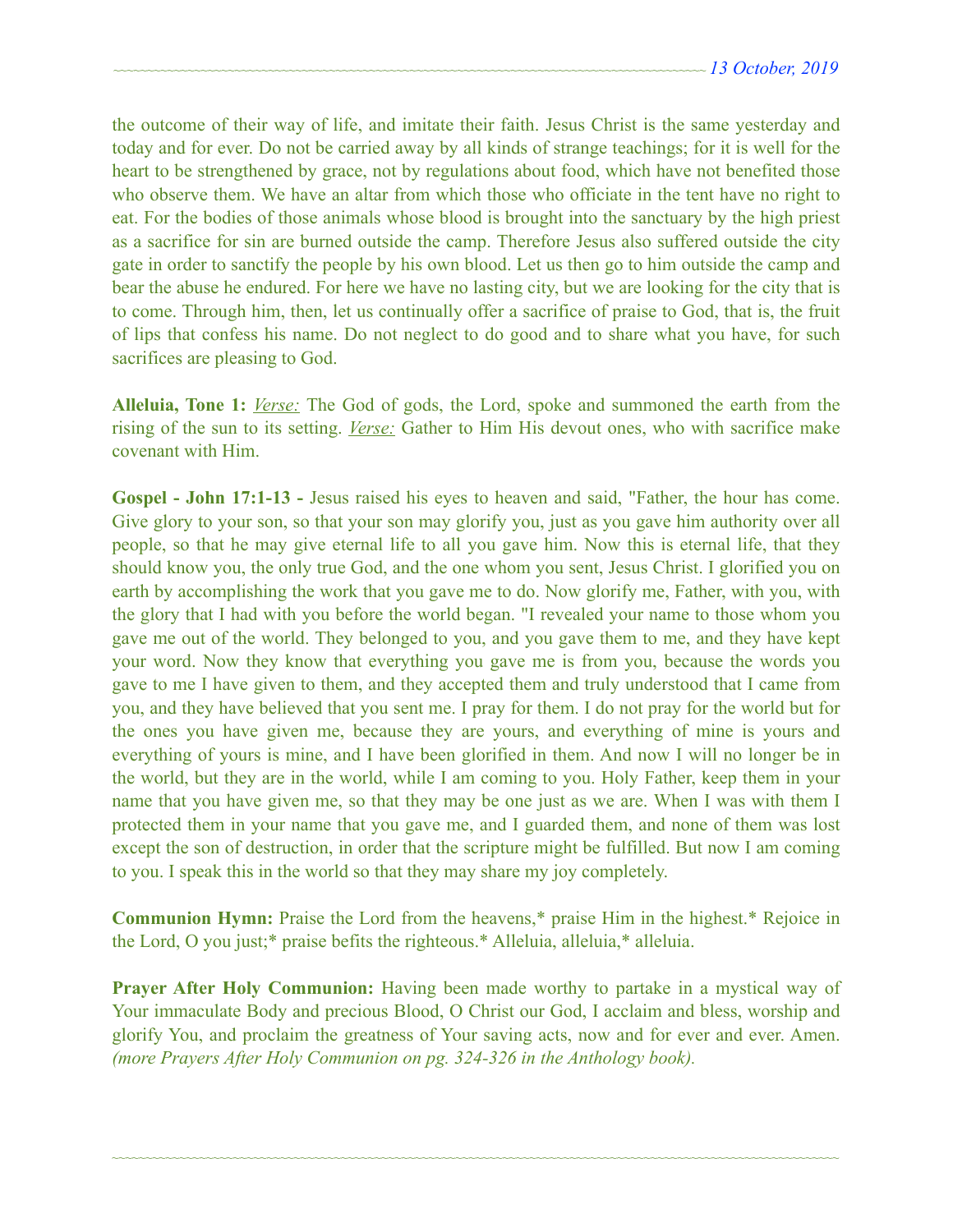### $\left| \diamond \right| \diamond \left| \diamond \right|$

**Прокімен, глас 1:** Милість Твоя, Господи, хай буде над нами,\* бо ми надіялись на Тебе. *Стих:* Радуйтеся, праведні, в Господі, правим належить похвала.

**Апостол - Євр. 13:7-16 - До Євреїв послання Св. Ап. Павла читання:** Браття і сестри, пам'ятайте про наставників ваших, які звіщали вам слово Боже, і дивлячись уважно на кінець їхнього життя, наслідуйте їхню віру. Ісус Христос учора й сьогодні – той самий навіки. Не піддавайтеся різним та чужим наукам: воно бо добре укріпити серце благодаттю, не стравами, які не принесли ніякої користи тим, що віддавалися їм. Є у нас жертовник, з якого не мають права їсти ті, що при наметі служать. Бо котрих звірят кров архиєрей заносить у святиню за гріхи, тих м'ясо палиться за табором. Тому й Ісус, щоб освятити народ власною своєю кров'ю, страждав поза містом. Тож виходьмо до нього за табір, несучи наругу його, бо ми не маємо тут постійного міста, а майбутнього шукаєм. Через нього принесім завжди Богові жертву хвали, тобто плід уст, які визнають його ім'я. Добродійства та взаємної допомоги не забувайте: такі бо жертви Богові приємні.

**Алилуя, глас 1:** *Стих:* Бог богів, Господь мовив, і призвав землю від сходу сонця до заходу. *Стих:* Зберіть Йому преподобних Його, що заповідують завіт Його в жертвах.

**Євангеліє - Іван 17:1-13 -** Того часу Ісус, підвівши очі свої до неба, проказав: «Отче, прийшла година! Прослав свого Сина, щоб Син твій тебе прославив, згідно з владою, що її ти дав йому над усяким тілом: дарувати життя вічне тим, яких ти передав йому. А вічне життя у тому, щоб вони спізнали тебе, єдиного, істинного Бога, і тобою посланого – Ісуса Христа. Я тебе на землі прославив, виконавши те діло, яке ти дав мені до виконання. Тепер же прослав мене, Отче, у себе – славою тією, що її я мав у тебе перед тим, як постав світ! Я об'явив твоє ім'я людям, яких ти від світу передав мені. Вони були твої, ти ж передав мені їх, і зберегли вони слово твоє. Нині збагнули вони, що все, тобою дане мені – від тебе; слова бо, тобою мені дані, я їм дав, і сприйняли вони їх, і справді збагнули, що від тебе я вийшов, і увірували, що ти мене послав. Молю ж за них: не за світ молю, лише за тих, яких ти передав мені, бо вони – твої. І все моє – твоє, твоє ж – моє, і в них я прославився. Я вже більш не у світі, а вони у світі, і я до тебе йду. Отче Святий! Заради імени твого бережи їх, тих, що їх ти мені передав, щоб були одно, як ми! Бувши з ними у світі, я беріг їх у твоє ім'я; тих, яких ти передав мені, я їх стеріг, і ніхто з них не пропав, лише син загибелі, щоб збулося Писання. Тепер же іду до тебе, і кажу те, у світі бувши, щоб вони радощів моїх мали у собі вщерть.

**Причасний:** Хваліте Господа з небес,\* хваліте Його на висотах. Алилуя, алилуя, алилуя!

**Молитва По Святім Причастю:** Таїнственно удостоївшись бути причасником Твого пречистого тіла і чесної крови, Христе Боже, оспівую і благословлю, поклоняюся, і славлю, і величаю спасіння Твої, Господи, нині і повсякчас, і на віки вічні. Амінь. *(більше Молитов По Святім Причастю на ст. 80-87 в маленькій книжечці "Божественна Літургія")*.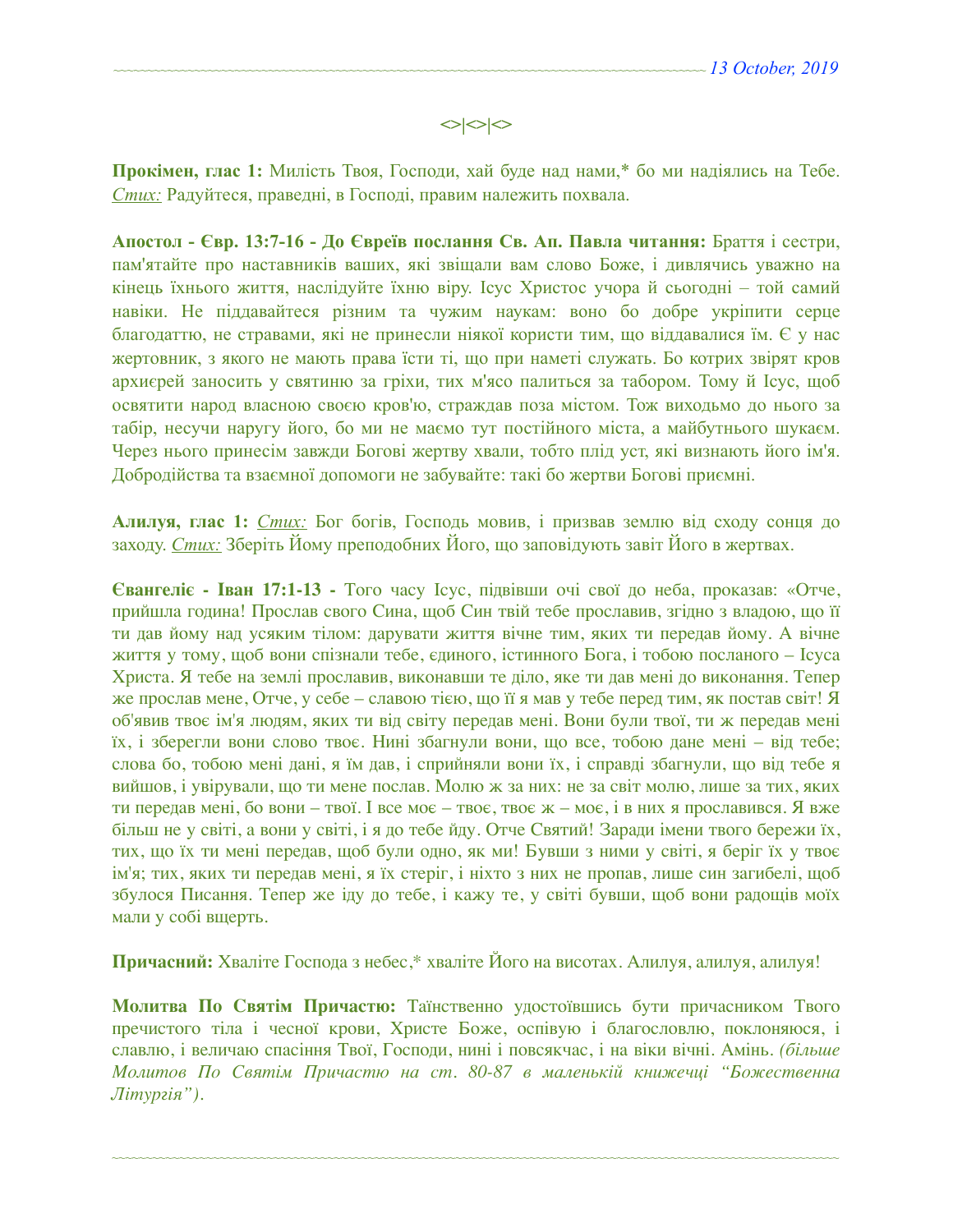## ANNOUNCEMENTS

✦**HAPPY THANKSGIVING** Wishing you and your families a blessed Thanksgiving, a time to reflect and be thankful for all that God has given to us!

✦**WARMEST GREETINGS** to the newly baptized ARTHUR MATTHEW ZABALUEV, son of Yuri Zabaluev and Roselle Bersalona, who received today the sacraments of Christian Initiation: *Baptism*, *Chrismation & Holy Eucharist*! Многая Літа!

✦**HAPPY BIRTHDAY** to MIKE KLYM, GLIKERIA IWANUCK and all those who celebrated their birthdays this past week. May the Lord Our God continue to bless you abundantly and the Holy Mother of God protects you at all times. Многая Літа!

✦**PRAYER REQUEST:** Please keep in your prayers SYLVIA KELLY, EVE BRUCE-LOCKHART and other members of our parish, our family and friends who are ailing, in hospitals, nursing homes and those who are not able to join actively in their community.

✦**UNLOCKING THE MYSTERY OF THE BIBLE:** If you would like to have a deeper relationship with God and a better understanding of your faith, then join us for *Unlocking the Mystery of the Bible.* You will not only benefit personally from being part of this study; you will also help to bring about a profound renewal in our parish as we grow closer to Christ. *Unlocking the Mystery of the Bible* helps you uncover the story woven through Scripture with its clever narrative approach and ingenious colour-coded *Bible Timeline.* It is a great way to get the "big picture" of the Bible and see how our Faith is rooted in Scripture. You'll see how the Bible reveals God's loving plan for your life, and you will learn helpful ways to put your faith into practice. St. Nicholas parish will begin *Unlocking the Mystery of the Bible* on **Friday, October**  25 at 6:30-7:30pm. For more information contact Fr Yuriy @ [st.nicholas.victoria@gmail.com](mailto:st.nicholas.victoria@gmail.com) or 250.384.2292.

✦**VICTORIA COOL AID SOCIETY** is seeking donations of **gently used blankets (twin size is preferable), sleeping bags, warm clothing and winter coats/gear**. As the weather cools down, we are seeing an increased need and any help you could offer would be so much appreciate. Donations can be brought to Rock Bay Landing at 535 Ellice Street or Sandy Merriman House (women's shelter) at 809 Burdett Avenue.

✦**ST. NICHOLAS BOOK STORE:** The Divine Liturgy An Anthology of Worship - **\$25**; "Christ Our Pascha" Catechism of the Ukrainian Catholic Church/"Христос Наша Пасха" Катехизм Української Католицької Церкви - **\$25**; "Sing to Our God" hymn book - **\$15**; Молитовник "Прийдіте Поклонімся" - **\$10;** "The Rosary - The Prayer Rule of the Mother of God in the Ukrainian Catholic Church" - **\$10.**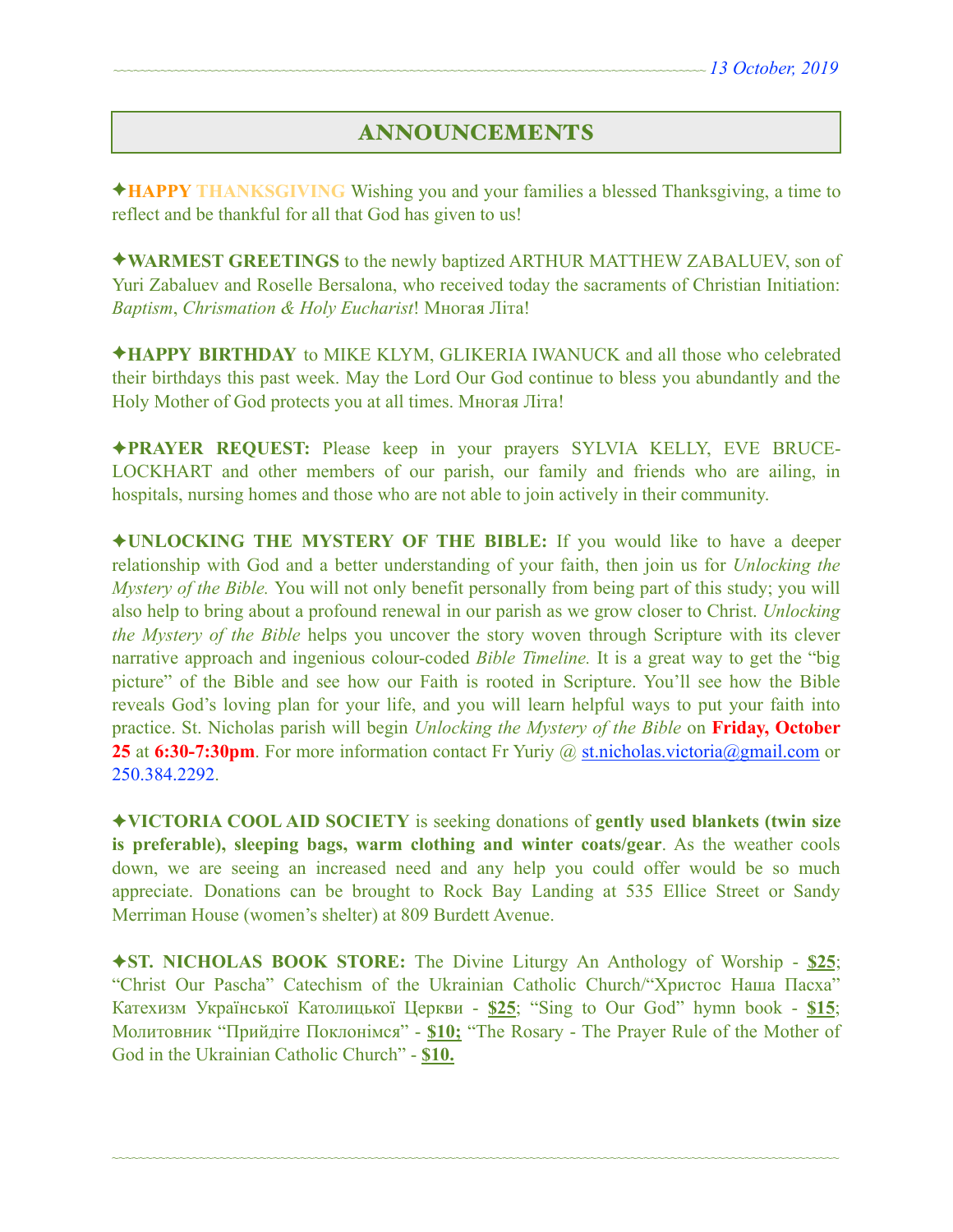✦**PARISH CALENDAR OF BIRTHDAYS & ANNIVERSARIES:** If you would like to be included in our Parish Calendar of Birthday and Anniversary celebrations, please put date in our calendar located at the church vestibule. Each week, we will list the names in our parish bulletin so we can celebrate these happy occasions together!

✦**JOIN OUR CHOIR:** Do you enjoy singing? Please consider joining our St Nicholas Parish Choir and remember that we ALWAYS looking for new members! Contact Motria Koropecky for details at 250.658.3051.

✦**CATECHISM ANNOUNCEMENT:** "*And they were bringing to Him also the infants, in order that He may be touching them; but after the disciples saw it, they rebuked them. But Jesus called them to Himself and said, Let alone the little children to come to Me, and cease hindering them; for of such is the kingdom of God*." We are happy to welcome all children to our St. Nicholas The Wonderworker catechism program. Weekly classes are scheduled Sunday morning during Divine Liturgy. We want your children to learn more about their Catholic faith, sacred scripture, feast days, and religious practices and customs of the Ukrainian Catholic church. If you have any questions, please do not hesitate to contact Marian Chalifoux at 250.507.1005.

✦**THRIFTY'S PRE-PAID FOOD CARDS -** We all have to buy groceries. Why not have 6% of it returned back to the church at no extra charge! Cards are available in \$100, \$200, and \$500 denominations. Talk to Alec after today's liturgy to pre- order your cards. We need to sell A LOT of them! We encourage you to consider purchasing them for yourselves as gifts too.

✦**BE A STEWARD:** Have you ever wondered what more can you do to help our parish? Here are some suggestions: **Steward** of property security; **Steward** of grounds cleaning; **Steward** of cleaning church; **Steward** of church linen; **Steward** of outreach; **Steward** of caring; **Steward** of prayer; **Steward** of service. Quite often, our homebound or senior members, once active in their younger years, want to find purpose in their senior years. It's not only about doing but about "BEING" present to others. Contact Fr. Yuriy **OR** Darlene DeMerchant for more information. You will be amazed how "BEING" can make a difference.

✦**PARISH LIBRARY:** please visit our parish library and browse through the books on spirituality, church history, iconography, history of the Ukrainians in Canada, children's books and more… The library is located in the church vestibule. Please use a library book sign out form when borrowing a book.

✦**SUNDAY COFFEE VOLUNTEERS** act as hosts and serve light refreshments following the Sunday morning Divine Liturgy, providing an opportunity for the faithful to socialize with friends and visitors following their shared worship experience. We thank all of our parishioners who kind volunteer to serve refreshments. Whether you are new to the Parish, or are a long-time members, please join us for coffee. Please speak with Robert if you would like to volunteer.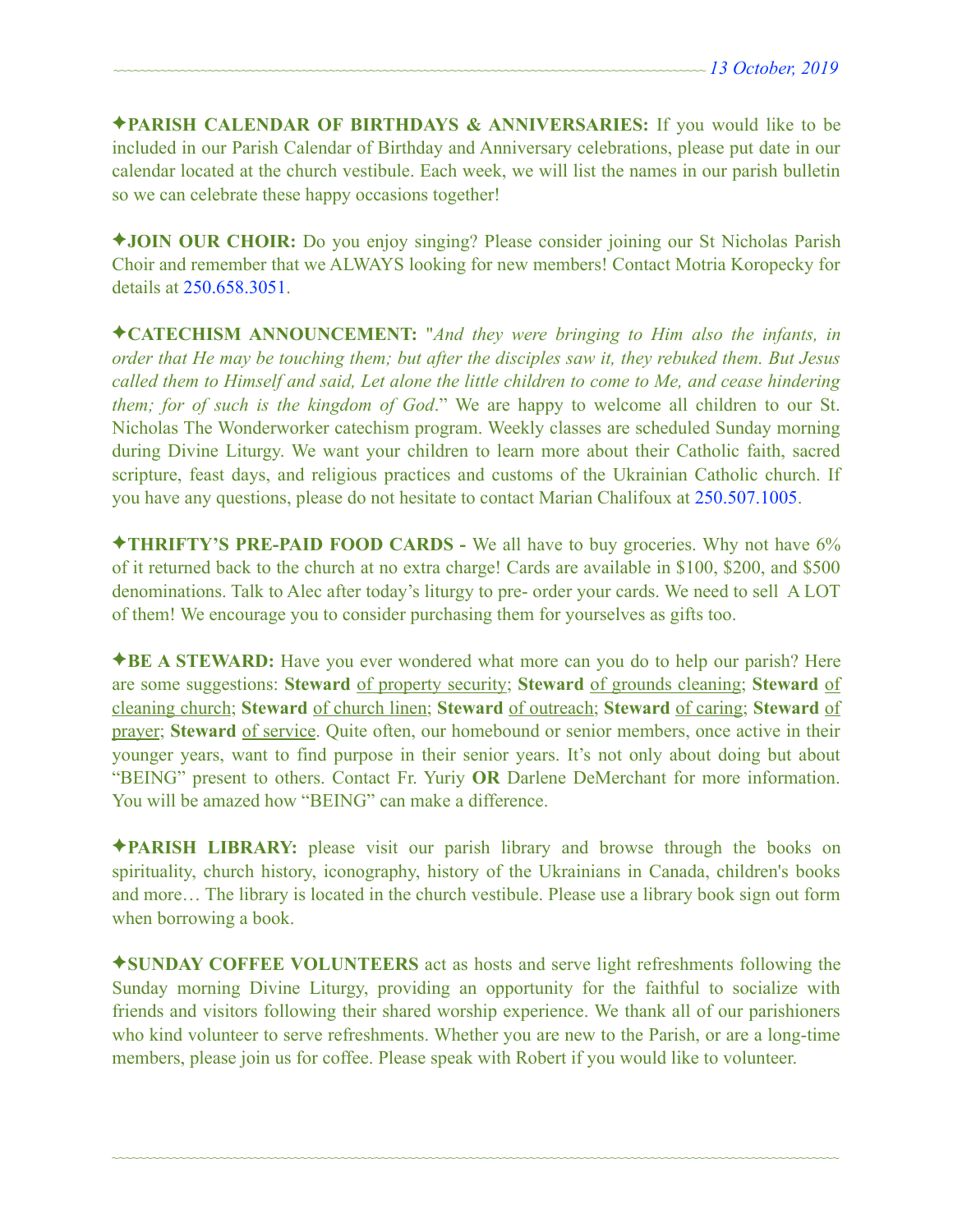✦**WE SHARE THE AIR:** Please keep it healthy and fragrant free. Someone in this area is scent-sitive. The chemicals used in scented products can make some people sick, especially those with fragrance sensitivities, asthma, allergies and other respiratory ailments. PLEASE DO NOT \*wear perfume, cologne, lotion, aftershave and other fragrances; \*USE unscented personal care products. Be Sensitive to Others. Thank you for your understanding. *St. Nicholas parish.* 

✦**OCTOBER 6 DONATIONS** - Coffee: \$66.30; Vigil lights: \$15.00; Loose collection: \$105.00; Envelope collection: \$607.00; Pre-authorized donations Sept 30 to Oct 6: \$345.00. **TOTAL: \$1,138.30.** May God bless and reward you abundantly for your generosity!

| * ST. NICHOLAS CHRISTMAS FOOD FAIR*<br>Saturday, December 14 / 11:00 am - 2:00 pm |                                    |                    |                     |  |  |  |
|-----------------------------------------------------------------------------------|------------------------------------|--------------------|---------------------|--|--|--|
| <b>FOOD PREPARATION SCHEDULE</b>                                                  |                                    |                    |                     |  |  |  |
| <b>DATE</b>                                                                       | <b>TASK</b>                        | <b>TIME</b>        | <b>VOLUNTEERS</b>   |  |  |  |
| Tue. Oct. 15                                                                      | Peel and dice onions               | $9:30 - 11:00$ am  | Need 2-3 volunteers |  |  |  |
| <b>Wed. Oct. 16</b>                                                               | Core cabbage                       | $10:00 - 11:00$ am | Need 2 volunteers   |  |  |  |
| Thu. Oct. 17                                                                      | Steam & rib cabbage                | $9:00 - 12:30$ pm  | Need 5-6 volunteers |  |  |  |
| Tue. Oct. 22                                                                      | Peel & dice onions                 | $9:30 - 11:30$ am  | Need 2-3 volunteers |  |  |  |
| <b>Wed. Oct. 23</b>                                                               | Prep vegetables to make<br>borscht | $9:00 - 11:30$ am  | Need 3 volunteers   |  |  |  |
| Thu. Oct. 24                                                                      | Package borscht                    | 9:30-11:00 am      | Need 2-3 volunteers |  |  |  |
| Tue. Oct. 29                                                                      | Peel potatoes/shred cheese         | $8:30 - 10:30$ am  | Need 3 volunteers   |  |  |  |
| Wed. Oct. 30                                                                      | Make potato balls                  | $8:30 - 12:00$ pm  | Need 6-7 volunteers |  |  |  |
| Thu. Oct. 31                                                                      | Make pyrohy                        | $8:30 - 1:30$ pm   | Need 25+volunteers  |  |  |  |

As always your assistance in helping out with the preparations for our Christmas Food Fair is very much appreciated as this is a major fundraiser for our parish. Please invite your friends and other family members to help with the various food prep, specially to make pyrohy and cabbage rolls. For more information contact Robert Herchak @ 250.386.7872 or @ [rlherchak@gmail.com](mailto:rlherchak@gmail.com)

**NOTE:** Robert had to cancel food prep last week due to a shoulder injury. Schedule has been move up by one week. Please let him know when you can come to help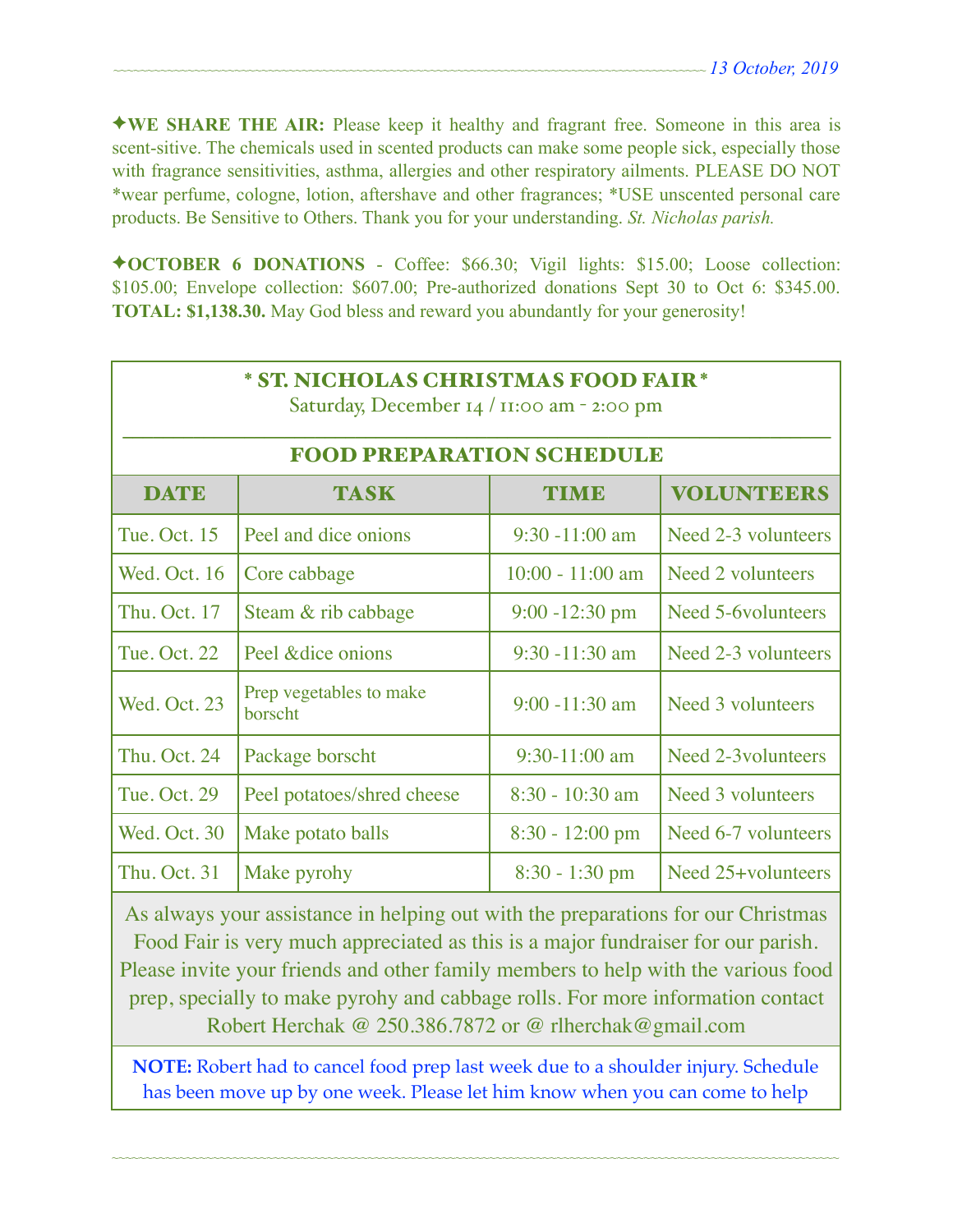## SECOND ANNUAL CHURCH SINGING CONFERENCE GATHERS AT ST. BASIL'S SEMINARY IN STAMFORD, CONNECTICUT

*From Thursday, September 26, to Sunday, September 29, 2019, cantors, singers, choir directors, clergy, and all those interested in church singing gathered for the second annual Ukrainian Greek Catholic Church Singing Conference, "SingCon," a weekend of prayer, learning, and fellowship at St. Basil's Seminary in Stamford, Connecticut. The gathering under the leadership of Deacon Daniel Galadza, and with the support of the Patriarchal Liturgical Commission, was organized by a group of American and Canadian cantors, church musicians, and other clergy and laypeople. The weekend's events were hosted by the Eparch of Stamford, Bishop Paul (Chomnycky), and Fr. Bohdan Tymchyshyn, rector of St. Basil's Seminary.* 

 From parishes in every corner of Canada and the United States - from Vancouver to California, from Florida to Boston - as well as participants from the UK and Germany - over seventy people attended the weekend gathering. Participants included many young adults; college students, young professionals and young married couples with children as well as several Roman Catholic and Orthodox participants. The youthful energy of the gathering facilitated spontaneous sight-reading sessions and dancing (including a kolomyjka) in the evenings, while the presence of Orthodox and Roman Catholics demonstrated the value of sacred music in strengthening ties between sister Churches and in ecumenical dialogue.

 This year's gathering continued last year's initial efforts to advance both the availability and the quality of Church music in the English-speaking world by bringing together cantors and choir directors to meet one another, network, share resources, discuss various issues, and - most importantly - to pray together.

 Four practical workshops were offered over the weekend, on 1) the Divine Liturgy (using *The Divine Liturgy: An Anthology for Worship* published by the Sheptytsky Institute), 2) introducing Vespers into parishes, 3) services from the *Trebnyk*, or Book of Needs (Baptism, Marriage, Funerals), and 4) the sources of the Kyivan and Galician liturgical music tradition. Networking sessions during meals led by Linda Dudar covered topics such as how to develop a choir and how to trouble-shoot mistakes and misunderstandings that inevitably arise for leaders of church singing.

 Participants divided the remainder of their time between rehearsals, tours of the Stamford Seminary Museum and Library, and the celebration of liturgical services (Vespers, Matins, the Hours, and the Divine Liturgy) with homilies by Fr. Martin Canavan and Fr. Joseph Matlak, culminating in a Saturday evening Vigil and Sunday morning Divine Liturgy. Bishop Bohdan (Danylo) of St. Josaphat Eparchy in Parma and the English-language coordinator of the Patriarchal Liturgical Commission presided and preached at the Vigil on Saturday evening and at the concluding Hierarchical Divine Liturgy in the St. Basil Seminary Chapel. Roman Hurko's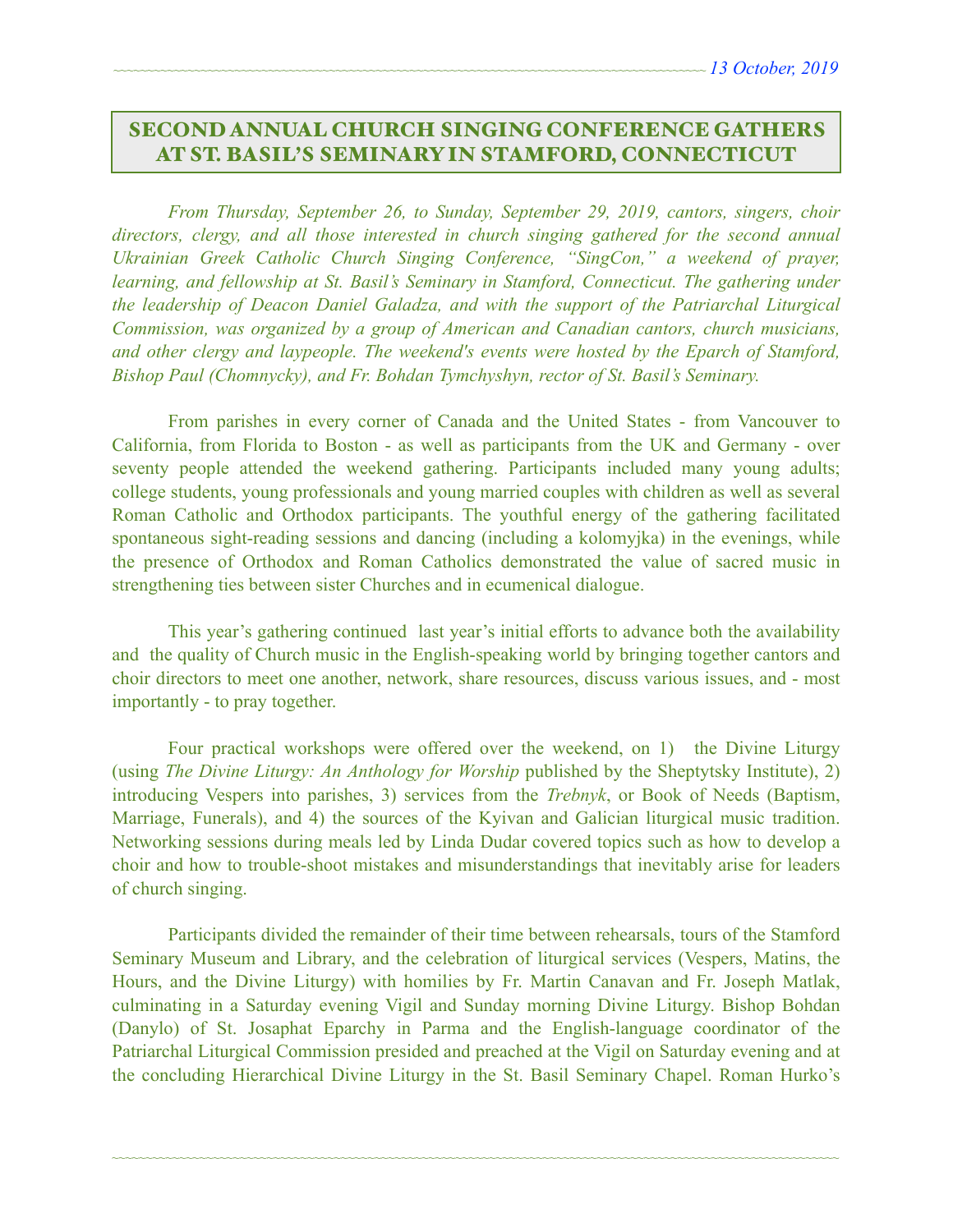new composition, *The Jesus Prayer* had its world premiere, sung by the choir during the Communion of the Hierarchical Divine Liturgy.

 On Thursday evening, after Vespers, dinner, and a word of welcome from Bishop Paul participants continued with a rehearsal and Town Hall/Armchair session moderated by Larisa Cronin, entitled "High Place, Altar, Krylos, Pew: Tell us, what's your point of view?", a forum for various perspectives on church singing in the UGCC, from bishops and priests to cantors and lay people. Metropolitan Borys (Gudziak), this year's representative from the bishops, encouraged those present to continue their ministry of church singing and invited them to Philadelphia in 2020.

 On Friday evening, cantor Joseph Roll gave a keynote address on the history of liturgical music at the Stamford Seminary. Professor Roll, who had organized similar church singing conferences in the 1980s and 1990s, provided an overview of the numerous liturgical translations and musical arrangements that were prepared in the seminary's halls by its professors, clergy, and students, among them Fr. (later Patriarch) Lubomyr Husar, Mother Andrea of the Missionary Sisters of the Mother of God, and Prof. Ivan Zadorozhnyj. The lecture received a standing ovation.

 The members of the organizing committee included Larisa Cronin (Ottawa), Reader Ilya Galadza (Toronto), Deacon Daniel Galadza (Kyiv), Julian Hayda (Chicago), Namisha Hlus (Edmonton), Roman Hurko (New York), Deacon Cyril Kennedy (Washington, D.C.), Father Joseph Matlak (North Carolina), Melita Mudri-Zubacz (California), and Damein Zakordonski (Edmonton).

 A key result of the conference is that the Patriarchal Liturgical Commission will have a better sense of the support, resources, and training that cantors, choir directors, and singers in the UGCC in North America need to fulfill their vocation. Participants expressed the urgent need for official translations and publication of liturgical books in both English and Ukrainian, as well as resources that will help them sing the services in those books.

 SingCon's focus on English-language liturgy and singing in the UGCC stems from the 2017 decision of the Synod of Bishops of the UGCC to create local linguistic groups within the Patriarchal Liturgical Commission. At the encouragement of Bishop Benedict (Aleksiychuk) of Chicago, a committee was formed at this year's SingCon to prepare statutes for the formation of the Church Music Association of the Ukrainian Greek Catholic Church in North America. This business meeting was attended by, among others, Bishop Basil (Losten), Bishop Bohdan (Danylo), and representatives of the Church Music Association of America ([https://](https://musicasacra.com/) [musicasacra.com](https://musicasacra.com/)).

 Information on the schedule and the music, as well as photos and videos from the weekend, can be found on the conference website ([www.ugccmusic.com](http://www.ugccmusic.com/)) and on the Facebook